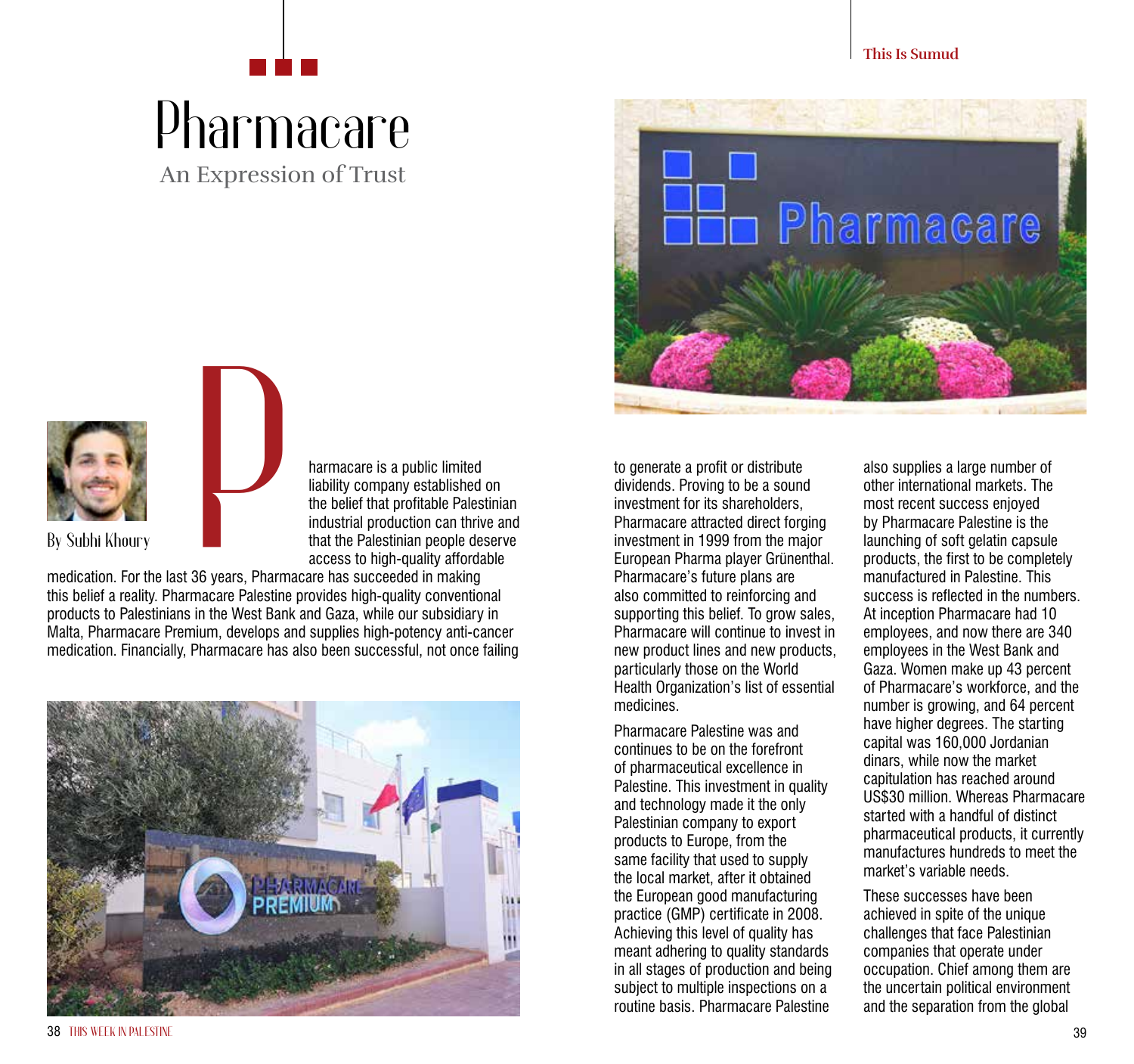steady decline.

**This Is Sumud**

Malta increases Pharmacare Palestine's global reach, supplying to the European Union, Turkey, MENA, and Central Asia regions and creating a channel for technology and innovation to flow into Pharmacare Palestine. It focuses on the production of high-potency oral medication such as anticancer and immunosuppressant medication, thus further diversifying Pharmacare's product portfolio. Finally, a unique advantage of the Malta location is the patent situation, which allows Pharmacare Premium to manufacture products that are still under patent in the rest of the EU. These products can be sold to other non-patented markets or stockpiled for EU launch as soon as the patent

It has been a very exciting time at Pharmacare Premium with the successful development of the oncology product Pazopanib. Two successful bioequivalence trials, for both the 200 mg and 400 mg strengths of the product, prove that our product matches the originator. With these findings, Pharmacare Premium Malta is leading the way in developing a generic Pazopanib

**Pharmacare's winning formula of investing in quality and niche products has allowed it to penetrate EU and other international markets. Unrivaled customer confidence in its products has allowed it to be profitable and to distribute dividends every year since the start of operations.**

rival to Novartis' Votrient cancer treatment, at a much reduced price. According to Novartis, global Votrient sales were US\$635 million in 2020. This achievement is notable as it is a very complicated product to formulate, with other European and global companies having very limited success. In fact, Pharmacare Premium Malta is the first company to reach this point in the development of the product, and the commercialization will follow swiftly.

Another development is the collaboration with a Swedish company to manufacture raw materials needed to produce medicines, the highly potent active pharmaceutical ingredients, at Pharmacare Premium Malta. These will then be exported around the world, including the United States. This collaboration typifies Pharmacare Premium Malta. It allows access to other companies

founded in 2011. At first glance this might seem like a bizarre move for a Palestine-centered company such as Pharmacare. Due to the challenges discussed above, however, and the relatively small size of the Pharma market in Palestine, internal growth is capped. One does not find sharks in ponds. Pharmacare Premium

**PHARMACARE PLC** 



To mitigate the risks of being located solely in the somewhat turbulent context of Palestine, Pharmacare

marketplace. The uncertain political environment makes it difficult to run a business in the short term. Freedom of movement, for example, is severely curtailed, and the public sector wages, which acutely affect Palestinian purchasing power, rely on VAT funds transferred from Israel. In the long term, it makes large investments inherently riskier and less palatable. Being cut off from the global marketplace makes it more difficult to trade in both goods and ideas. Despite the COVID-19 pandemic, the global market, especially in Pharma, remains highly interconnected. When access is not easy, one risks falling behind when it comes to technology, process, and innovation. This is disastrous for any company and signals the start of a

**Pharmacare PLC, Palestine.**